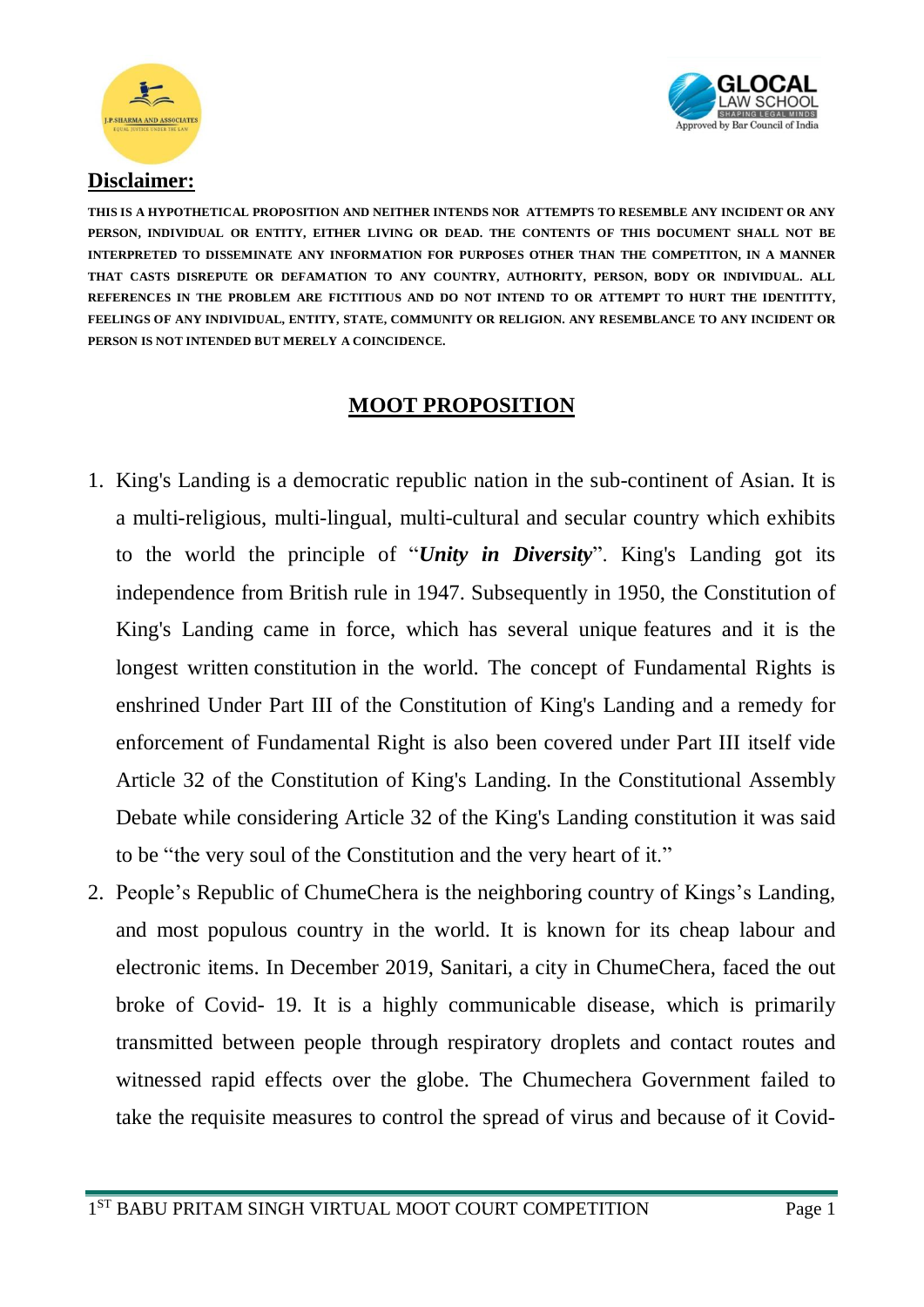

1



19(ChumeCheravirus) outbreak happened globally and affected almost 190 countries.

- 3. King's Landing is the second most populated Country. It started taking precautionary step with the outbreak, the airport authorities were asked to conduct a thermal check of every person who were coming from outside and also asked to make quarantine centre rules. However, unfortunately it came to notice of the Government that these rules were not complied with by the People of King's Landing.
- 4. The World Health Organisation declared the outbreak a "Public Health Emergency of International Concern" on 30 January 2020 and a Pandemic on 11 March 2020. Further, the World Health Organisation categorically stated in its statement that the only way to curb the increase of virus is by way of Socialdistancing and nation wide lockdown. So, that the spread of the virus can be controlled. An expert Body to monitor the situation of Covid-19 was established on 12th March, 2020 by the Government of King's Landing and it has submitted its report on  $18<sup>th</sup>$  March,  $2020.<sup>1</sup>$
- 5. The Government of King's Landing looking at the seriousness of the situation started taking immediate actions and all the public places, picture halls and educational institutions were closed. According to the norms of the lockdown, supplies of the all essential service were allowed in all areas for a certain period of time only. Subsequently, on 24 March, 2020 the Ministry of Home of Affairs issued an order (no. 40-3/2020) **(Annexure A)** wherein it declared that all movement either inside the country or outside the country is totally prohibited. No

<sup>&</sup>lt;sup>1</sup> An RTI was filed by one Mr. Khal Drogo asking for the said Report submitted on  $18<sup>th</sup>$  March, 2020 by the expert Body. It was informed to him by the Government of Kings Landing in its reply that the information sought comes under the exemption of section 8 of the RTI act, 2005. Though as per news agency it has been brought to the knowledge of the Public that the real figures are not been disclosed by Government infact the real cases are more than 20 times than the official figure.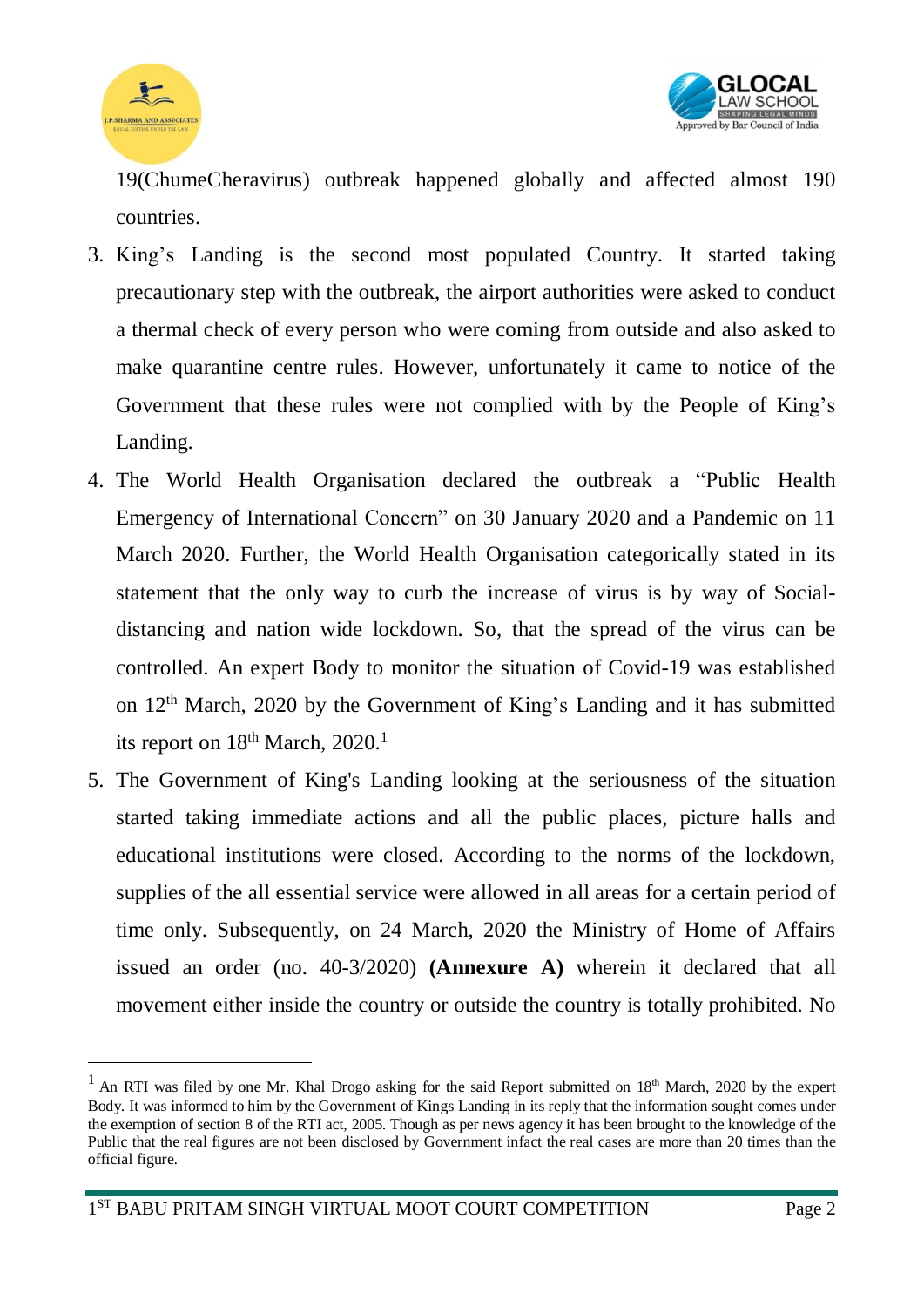

<u>.</u>



shop, factory and industrial unit will open except for essential commodities and that also was allowed to be open with certain conditions and in between a certain specific time.<sup>2</sup>The Roadways, Railways and Airways will remain suspended and further those who will violate these guidelines, will be liable for action under Disaster Management Act, 2005 and King's Landing Penal Code.<sup>3</sup>

- 6. Moreover, the government also promised to provide shelter home and food to all the needy. Further, the government launched a fund named "PMCARE" the people were asked to give donations so that the Government can help the poor and needy people.
- 7. Though measures were taken to control the situation but the Covid-19 outbreak affected the economy of Government of King's Landing and there was huge layoff by Major industrialist and the Builders of the Migrant Workers and labourers which led to the exodus of these workers and labourers from the state in which they are working. Disappointed by the same, the affected section of the society including Migrant labours came out on the road and started protesting against the Government of King's Landing and demanding that they should be sent back to their home or a protection should be given to them by the Government of King's Landing.
- 8. Meanwhile, the State government of Casterly Rock and HighGarden through an ordinance dated 25 April 2020 temporarily suspended all the labour laws for three years in view to incentivize economic and industrial activities in the State except for Section 5 of the Payment of Wages Act,1936. **(Annexure B).**

<sup>&</sup>lt;sup>2</sup> The time for opening the shop's was from 9:00 A.M. to 12:00 P.M. and from 5:00 P.M. to 7:00 P.M.

<sup>&</sup>lt;sup>3</sup> The said notification through which the Government of King's Landing has enforced the lockdown in the whole Territory of King's Landing has been extended continuously and is been now extended till 31<sup>st</sup> July, 2020.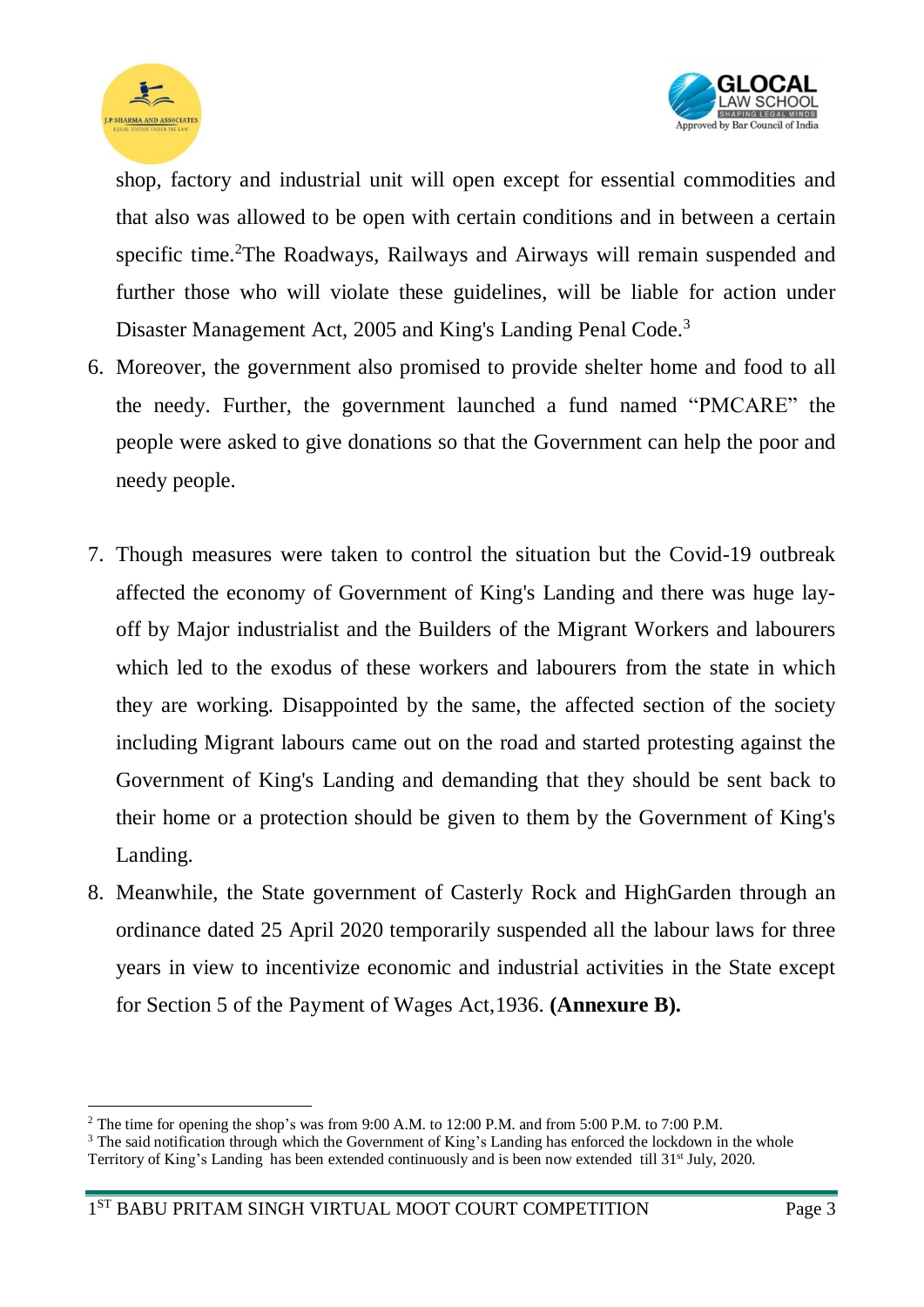

<u>.</u>



- 9. After the Ordinance was passed on 25th April, 2020, in the State of HighGarden there was a huge uproar started against the aforementioned Ordinance.<sup>4</sup>Mr. KhalDrogo being a person with strong holding in the Public influenced other labours and tried to create pressure on the government by making the other labours shout the slogans like 'Hume Ghar Bhejo'. He started Protesting against the actions of the Government of King's Landing and raised it voice by making public speeches that the Government has played fraud over the citizen of the King's Landing and has not provided food and shelters and they are forced to live on the roads without enough money leaving them in a miserable condition. The issue soon became a national issue through various media channels and they also got the support of local political parties. They also created memes on social media to show the opposition on the actions taken by the Government of King's Landing.
- 10.Further Being Aggrieved by the ordinance passed, Mr. KhalDrogo along-with the other labours filed a petition before the Hon'ble Supreme Court challenging both the validity of the lockdown vide the notification dated 24 March, 2020 of the Ministry of Home of Affairs issued an order (no. 40-3/2020) as well as the aforementioned ordinance dated 25 April 2020on the ground that it is in violation of the fundamental rights of the labour as well as the Citizen of the King's Landing.
- 11. Thereafter, an FIR date  $10<sup>th</sup>$  April, 2020 was lodged under Sections 121, 124A, 188, 500 and 505 r/w 34 of the King's Landing Penal Code, 1860(herein after KLPC) and also under section 54 of Disaster Management Act 2005 by the Government against KhalDrogo and the labours of labour union who were

<sup>4</sup>The state of HighGarden has the highest number of Migrant Labours working in the various Industries.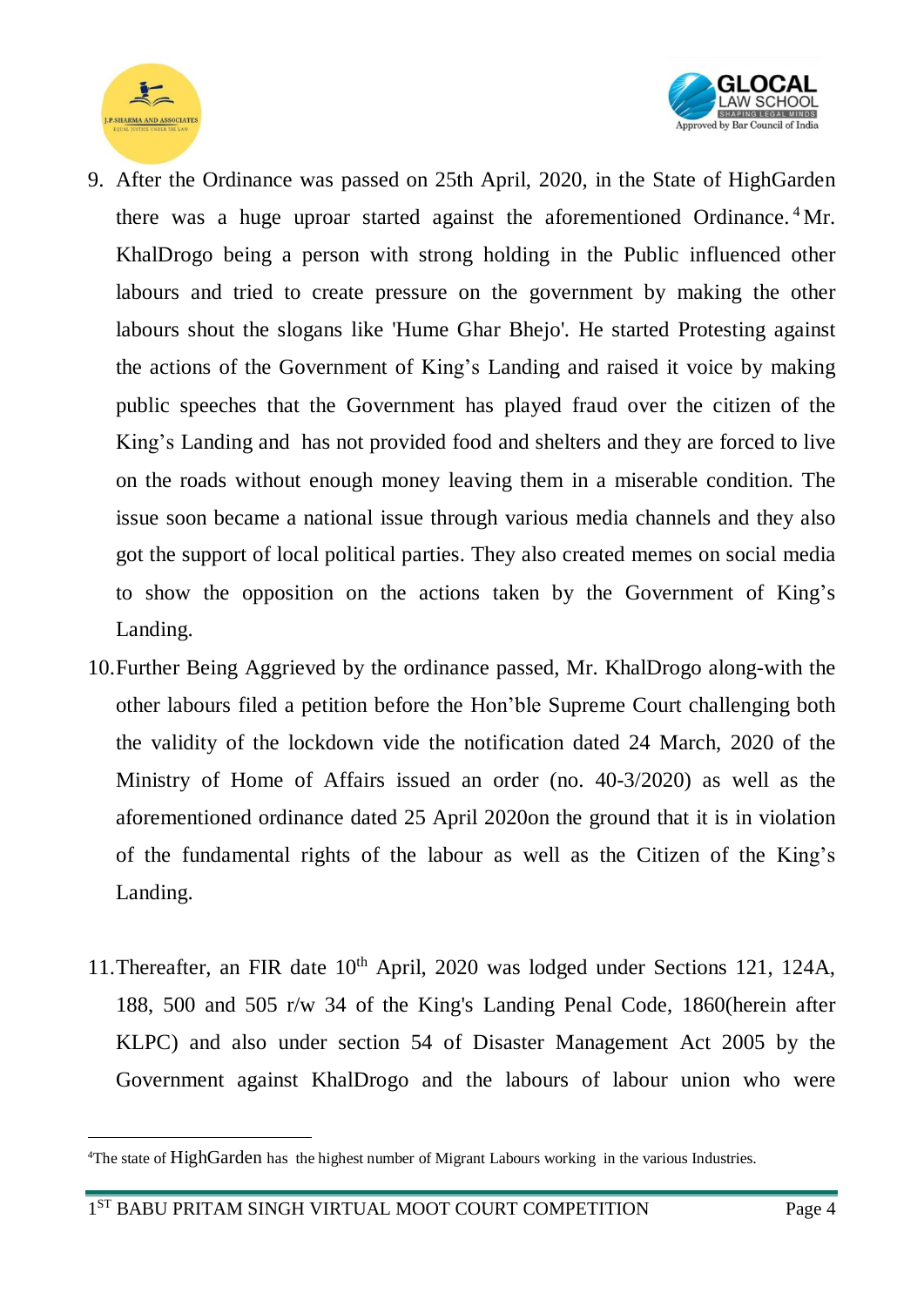

<u>.</u>



protesting. The police arrested KhalDrogo along with five other labours from labour union, from the Id and password of their social media platform certain documents were recovered which were used by the accused to defame the Government of King's Landing. That against the aforementioned F.I.R. KhalDrogo filed a writ petition under Article 226 of the Constitution of King's Landingbefore the Hon'ble High Court of the HighGarden. Praying for quashing of the aforementioned FIR. <sup>5</sup> The aforementioned Writ petition was dismissed in limine stating that reliability or falsity of the allegations made in the FIR cannot be pre-judged .Against the order of the dismissal passed by the Hon'ble High Court KhalDrogo has approached before the Hon'ble Supreme Court of King's Landing.

12.KhalDrogo was the resident of State of HighGarden, He along with his daughter name Sansa, run a shop of grocery.<sup>6</sup> During the lockdown also, they used to open the shop beyond deadline. They closed the shop when the police officer forced them to close it every day. "Humesha Khabar" news paper widely read in the state of High Garden in its front page on 5<sup>th</sup> May, 2020 published a news report stating that on26<sup>th</sup> April, 2020 police officers came on round, and they found the shop of Mr. KhalDrogo was open beyond the allowed time and Sansa (minor) was alone in the shop and allegedly molested her. When her father returned to the shop after sometime, he saw Sansa in an improper State and she was crying. Sansa informed her father about the incident and thereafter KhalDrogo went to the police station to lodge an F.I.R against the police officer, namely Veeru and Katappa. But no

<sup>5</sup>Along with this Interim relief was also sought that an Interim Protection may be granted of not arresting the accused during the pendency of the Petition.

<sup>&</sup>lt;sup>6</sup> Mr. KhalDrogo is a sarpanch of Village Shikhara Nyaya Panchayat and has been continuously elected for six consecutive terms and is a permanent resident of the village. He is an extremely influential person and has been continuously opposing the decisions taken by the Government of King's Landing of these lockdown. Further, it has been reported in some news that he being an influential person was opposing the Lockdown and the Police was facing issues in complying with the guidelines in the said village because of his influential status. It has also been reported in a daily newspaper that in the Grocery shop he is selling the Product apart from the essential Commodities as well.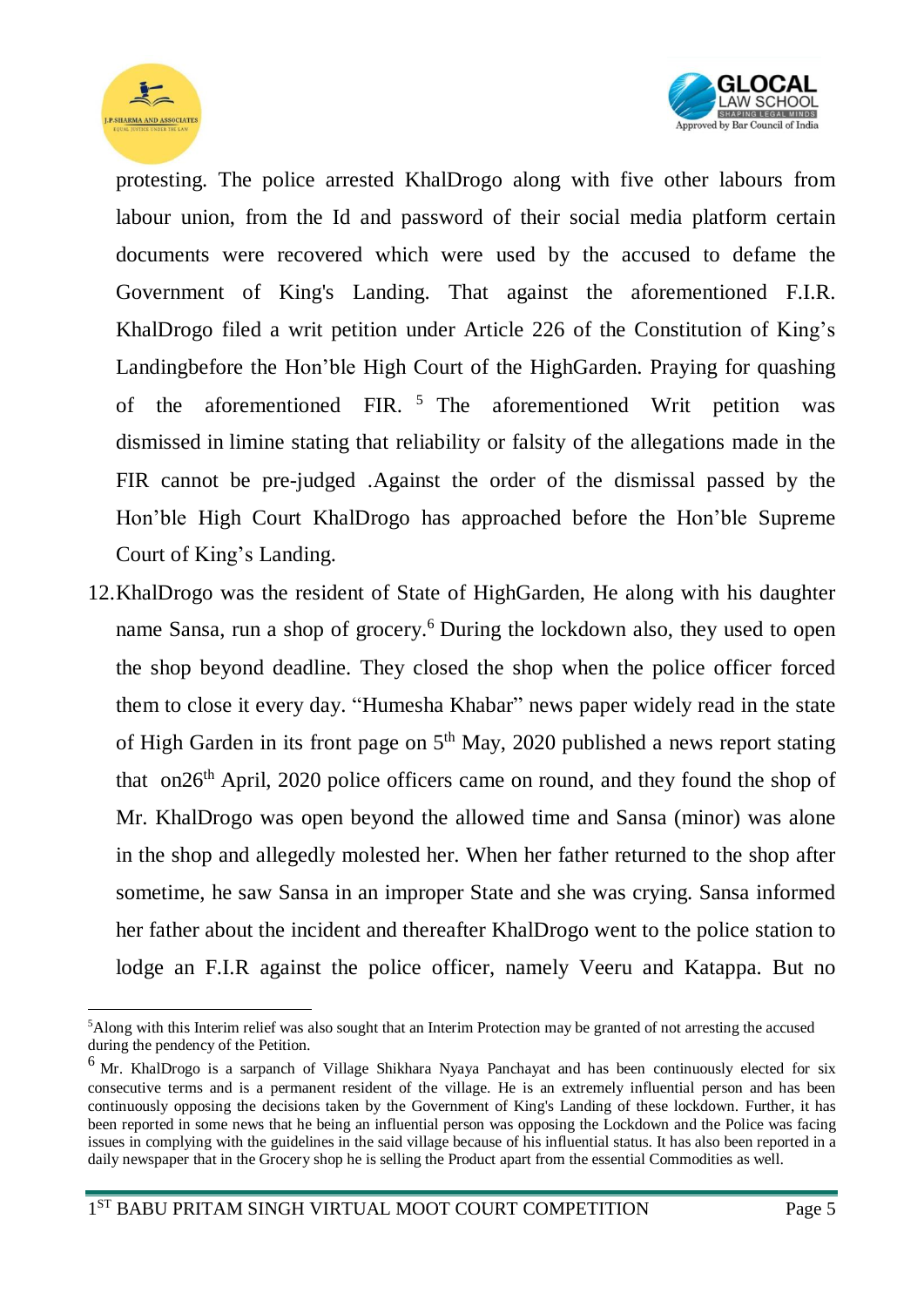



officer in the police station was ready to register an FIR. Aggrieved by that, KhalDrogo filed an application before the Magistrate under section 156(3) CrPC to lodge an F.I.R against the Police Person who molested and raped her daughter. The Magistrate treated the application of KhalDrogo as complaint and issued summoning order U/s 354 , 354 A ,354B & 376DA KLPC 1860 as well as Section 3, 4, 5 and 6 of Protection of Children from Sexual offences Act, 2012 amended in 2019 against the police officer namely Veeru And Katappa ,who were at the post of Assistant Sub Inspector. After Knowing this fact KhalDrogo was arrested and an FIR dated  $2<sup>nd</sup>$  May, 2020 was also lodged against him under section 188, 323, 324 506 and 504 of KLPC and under Section 34 ,51 of Disaster management Act 2005 and he was severely beaten by the police and now KhalDrogo is totally bed ridden due to the illegal action done by the police.

- 13.The aforementioned news was published on the newspaper of Humesha Khabar, reported and written by Mrs Rachel Tribbiani and thereafter, she posted a video in this respect asking for the Justice for Mr. KhalDrogo. Taking note of this incident. An NGO named "BALMA" headed by Ms. Chinchu, which works for the welfare of people also protested outside the police station and asked for Justice for Mr. KhalDrogo. The video and the said News Report dated  $05<sup>th</sup>$  May 2020 got major support from the Public. The Supreme court looking at the major public support gathered regarding the said incident took the Cognizance of the said Report vide a Public Interest Litigation under Article 32 of the Constitution of King's Landing. The Supreme Court while taking the cognizance of the PIL stated that the actions which are been taken by the Government under the Garb of the Lockdown questions the validity of the aforementioned Lockdown itself.
- 14.All the above mentioned Petitions gained significant importance and were related to the effects of the lockdown, and during the time of pandemic, Supreme Court is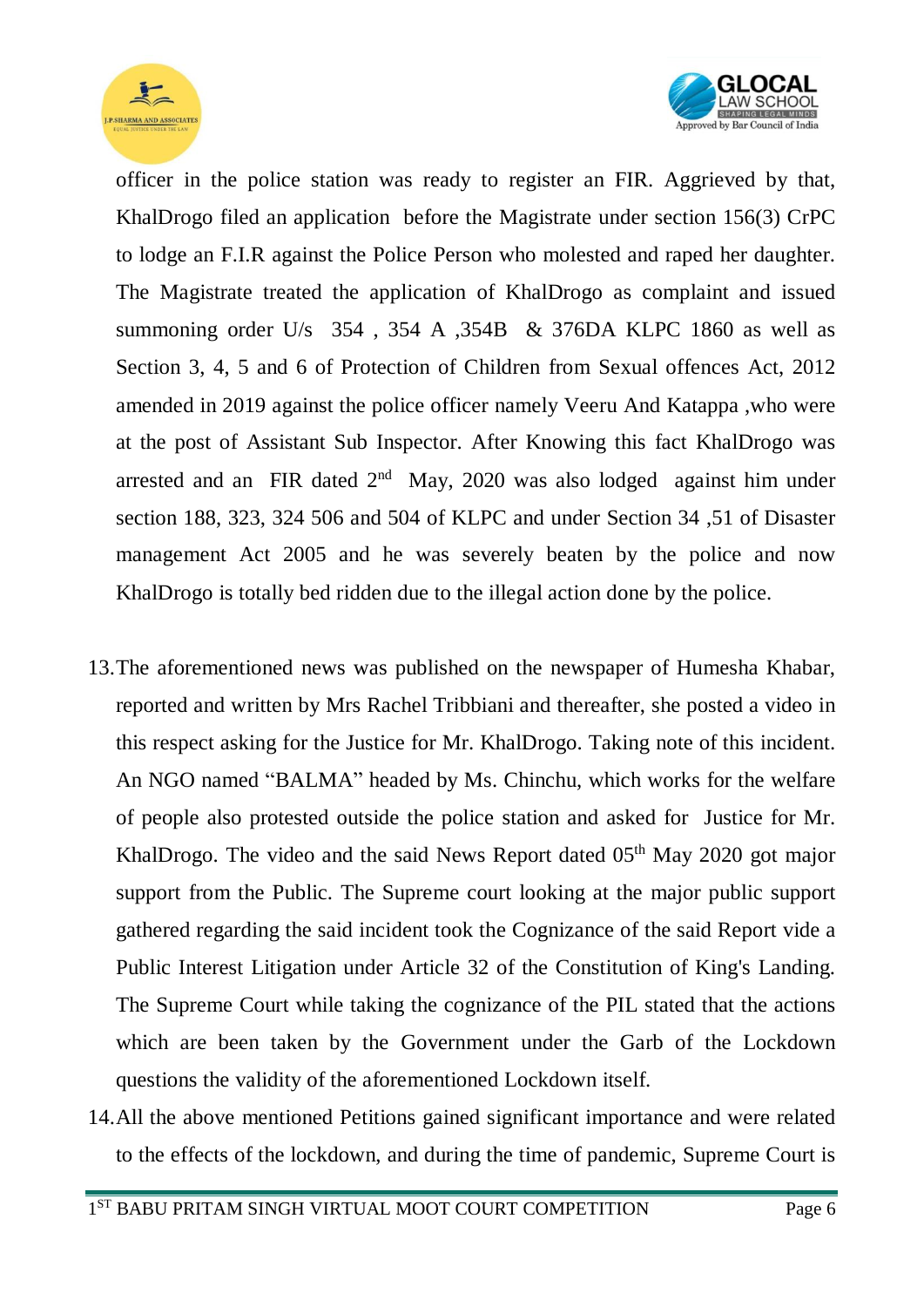



also functioning through a virtual platform that is why both the Petitions along with the aforementioned Public Interest Litigation were clubbed and were taken together for arguments on 8<sup>th</sup> August 2020.

*Note: All the laws of the country King's Landing are in pari materia to the laws of India.*

*The ordinance passed by the state of HighGarden is in pari materia to the ordinance passed by State of Casterly Rock.*

### **ISSUES**

- 1. WHETHER THE ORDER PASSED BY THE PRIME MINISTER OF KING'S LANDING DECLARING NATIONWIDE LOCK DOWN VIDE THE NOTIFICATION DATED 24 MARCH, 2020 DUE TO THE OUTBREAK OF COVID-19 IS CONSTITUTIONALLY VALID OR NOT ?
- 2. WHETHER THE ORDINANCE PASSED BY THE STATE OF CASTERLY ROCK AND HIGH GARDEN IS CONSTITUTIONALLY VALID?
- 3. WHETHER THE AFROEMENTIONED FIR DATED  $10^{TH}$  APRIL AND  $2^{ND}$ MAY, 2020 FILED AGAINST KHAL DROGO AND OTEHRS IS VALID OR NOT?

*\*The Issues from the Constitutional Law are provided to the participants, but they are not exhaustive. The participants are free to include any other issues if required.*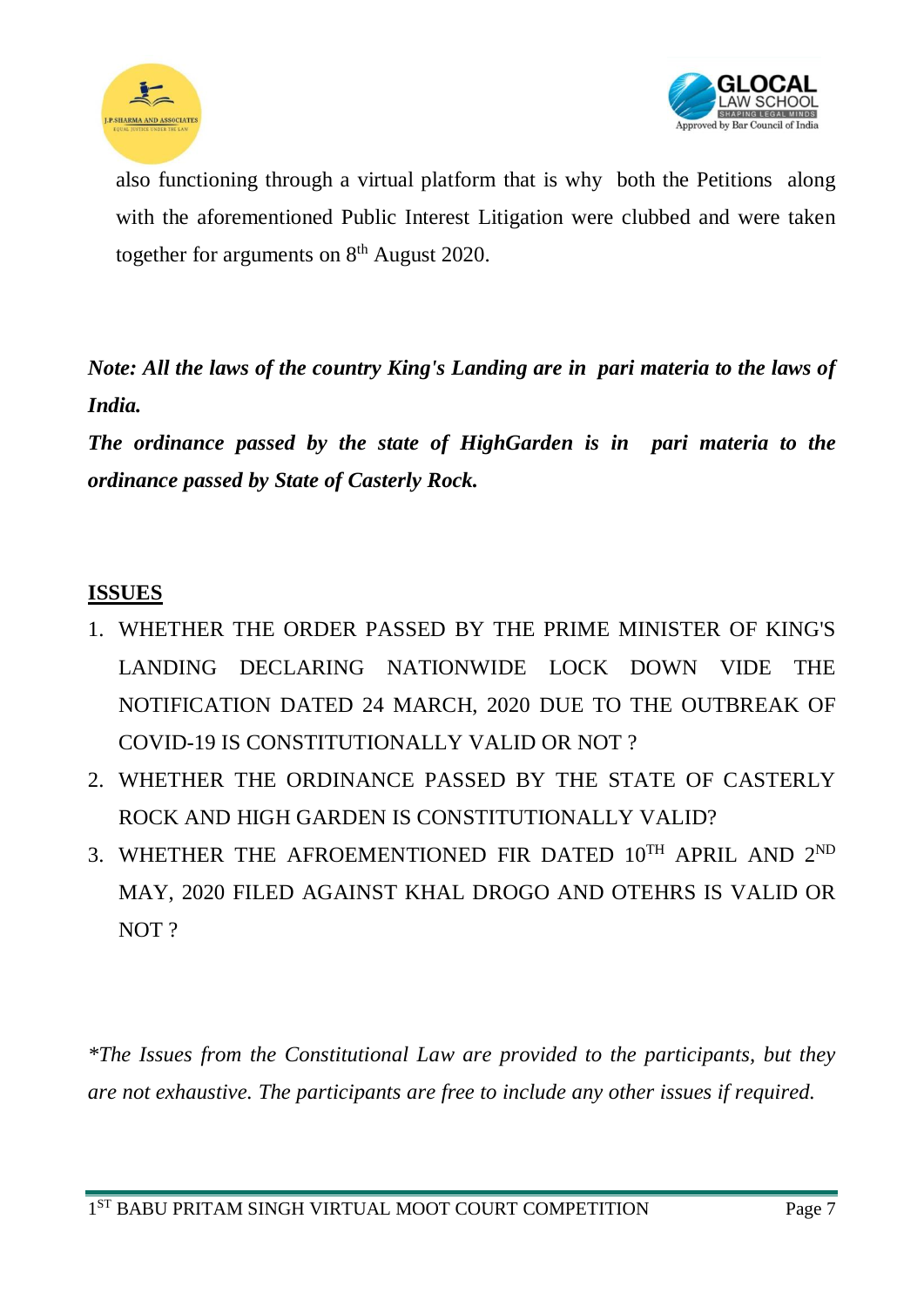



### **ANNEXURE-A**

#### **No. 40-3/2020-DM-I(A)**

### **Government of King's Landing Ministry of Home Affairs**

North Block, Braavos-11001

Dated 24th March, 2020

#### **ORDER**

Whereas the national disaster management authority is satisfied that the country is threatened with the spread of Covid 19 epidemic which has already been declared as a pandemic by the World health Organization and has considered it necessary to take a effective measures to prevent its spread across the country and that there is a need for consistency in the application and implementation of various measures across the country while ensuring maintenance of essential services and supplies including health infrastructure

Where as in exercise of the powers under section  $6(2)(i)$  of the disaster management act 2005 the national disaster management authority NDMA has issued an order number 1–29/2020 – PP dated 24.03.2020 copy in closed directing the ministries/departments of government of King's Landing, states/union territory government and state/union territory authorities to take a effective measures so as to prevent the spread of Covid 19 in the country;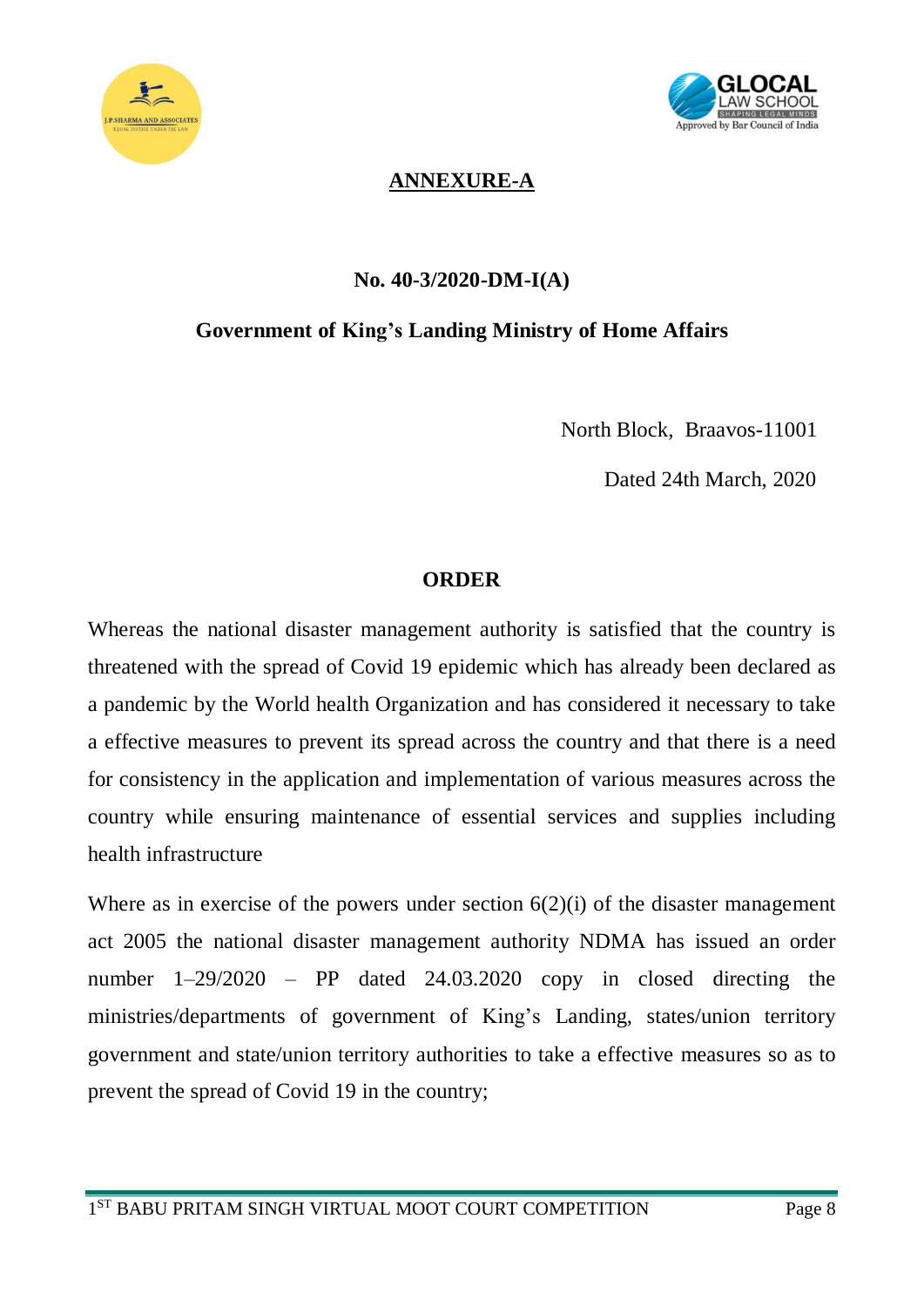



Whereas under directions of the aforesaid order of NDMA and in exercise of the powers conferred under section 10(2)(I) of the disaster management act the undersigned in his capacity as chairperson national executive committee here by issuing guidelines as per the annexure, to Ministries /departments of government of King's Landing state union territory government and state union territory authorities with the directions for the strict implementation. This order Shall remain in force, in all parts of the country for a period of 21 days with effect from 25. 03. 2020.

#### **Home Secretary**

#### To

- 1. The Secretaries of Ministries/Departments of King's Landing
- 2. The Chief Secretaries/Administrators of States/Union Territories

Copy to:

- A. All members of the national executive committee
- B. Member Secretary, national disaster management authority.

Annexure to Ministry of home affairs order number 40–3/2020–3 dated 24. 03. 2020

Guidelines on the measures to be taken by Ministry/Department of King's Landing, state/union territory government and state/union territory authorities for containment of Covid – 19 epidemic in the country

1. Officers of the government of King's Landing, is autonomous/subordinate offices and public corporations will remain closed.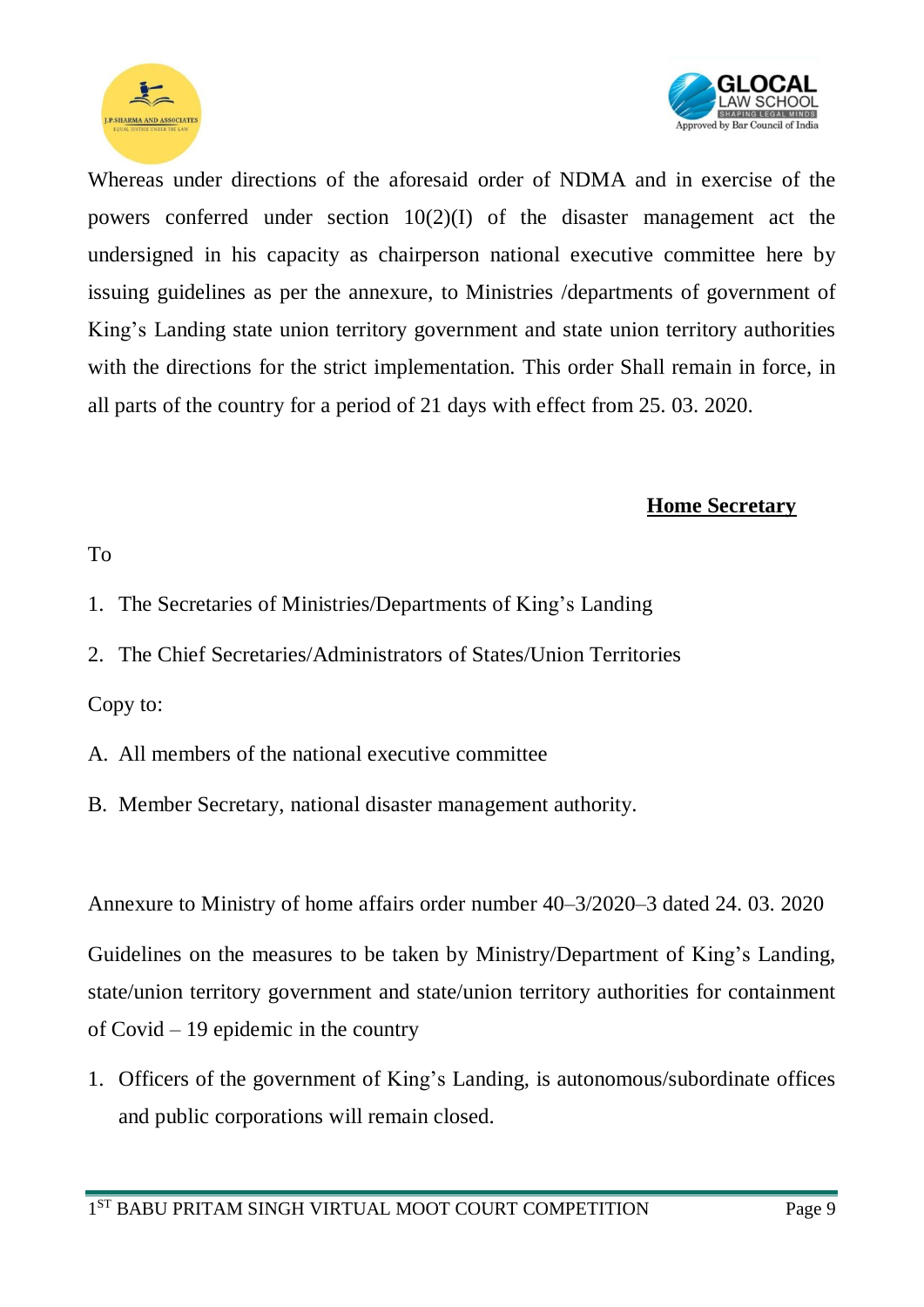



Exceptions defence, Central armed police forces, treasury, public utilities (including petroleum, CNG, LPG, PNG.),disaster management, power generation and transmission units, post offices, national informatics Centre, early warning agencies

2. Offices of the states/union territory government, they autonomous bodies, corporations, etc. shall remain closed.

#### **Exceptions**

- A. Police, home guards, civil defence, fire, emergency services, disaster management, and prisons.
- B. District administration and treasury
- C. Electricity, water, sanitation
- D. Municipal bodies that only staff required for essential services like sanitation, personal related to water supply etc.

The above offices serial number one and two should work with minimum number of employees. All other offices may continue to work from home only.

3. Hospitals in all related medical establish means, including their manufacturing and distribution units, both in public and private sector, such as dispensaries, chemist and medical equipment shop, laboratories, clinics, nursing homes, ambulance etc. Will continue to remain functional. The transportation for all medical personnel, nurses, paramedical staff, other hospital support system services will be permitted

4. Commercial and private establish means shall be close down.

#### **Exceptions**

a. Shops, including ration shops, (under PDS), dealing with food, groceries, fruits and vegetables, dairy and milk boots, meat and fish, animal fodder. However,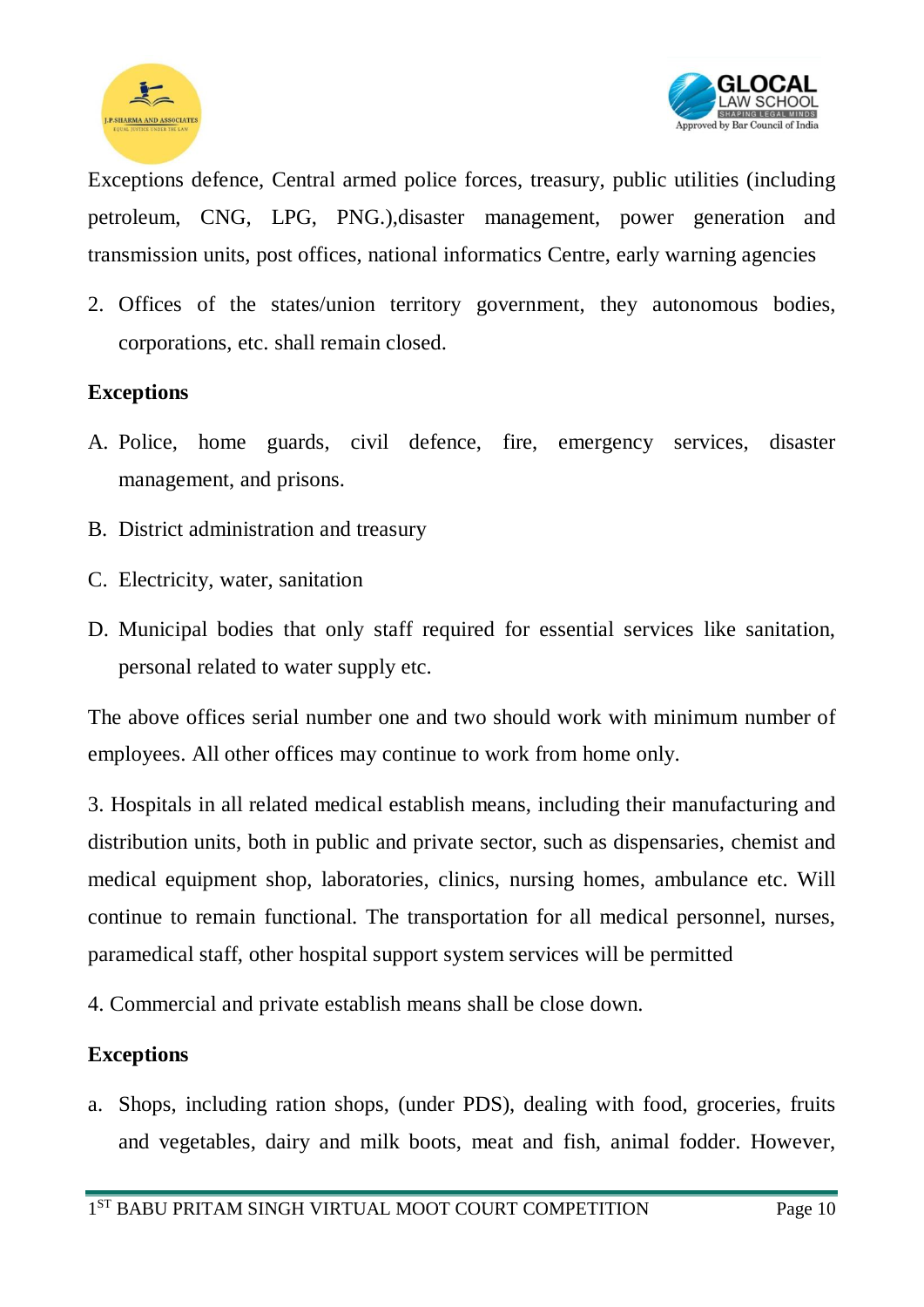



district authorities maintain courage and facilitate home delivery to minimise the movement of individuals outside their homes.

- b. Banks, insurance offices, and ATMs.
- c. Print and electronic media
- d. Telecommunications, internet services, broadcasting and cable services. IT and IT enabled Services only (for essential services) and as far as possible to work from hoke.
- e. Delivery of all essential goods including food, pharmaceuticals, medical equipment through E-commerce.
- f. Petrol pumps, LPG, Petroleum and gas retail and storage outlets.
- g. Power generation, transmission and distribution units and services.
- h. Capital and debt market services as notified by the securities and exchange Board of King's Landing.
- i. Cold storage and warehousing services.
- j. Private security services.

All other establish means me work from home only

5. Industrial establish means will remain closed.

### **Exceptions**

- a. Manufacturing units of essential committees.
- b. Production units, which require a continuous process, after obtaining required permission from the state government.
- 6. All transport services air, rail, road ways will remain suspended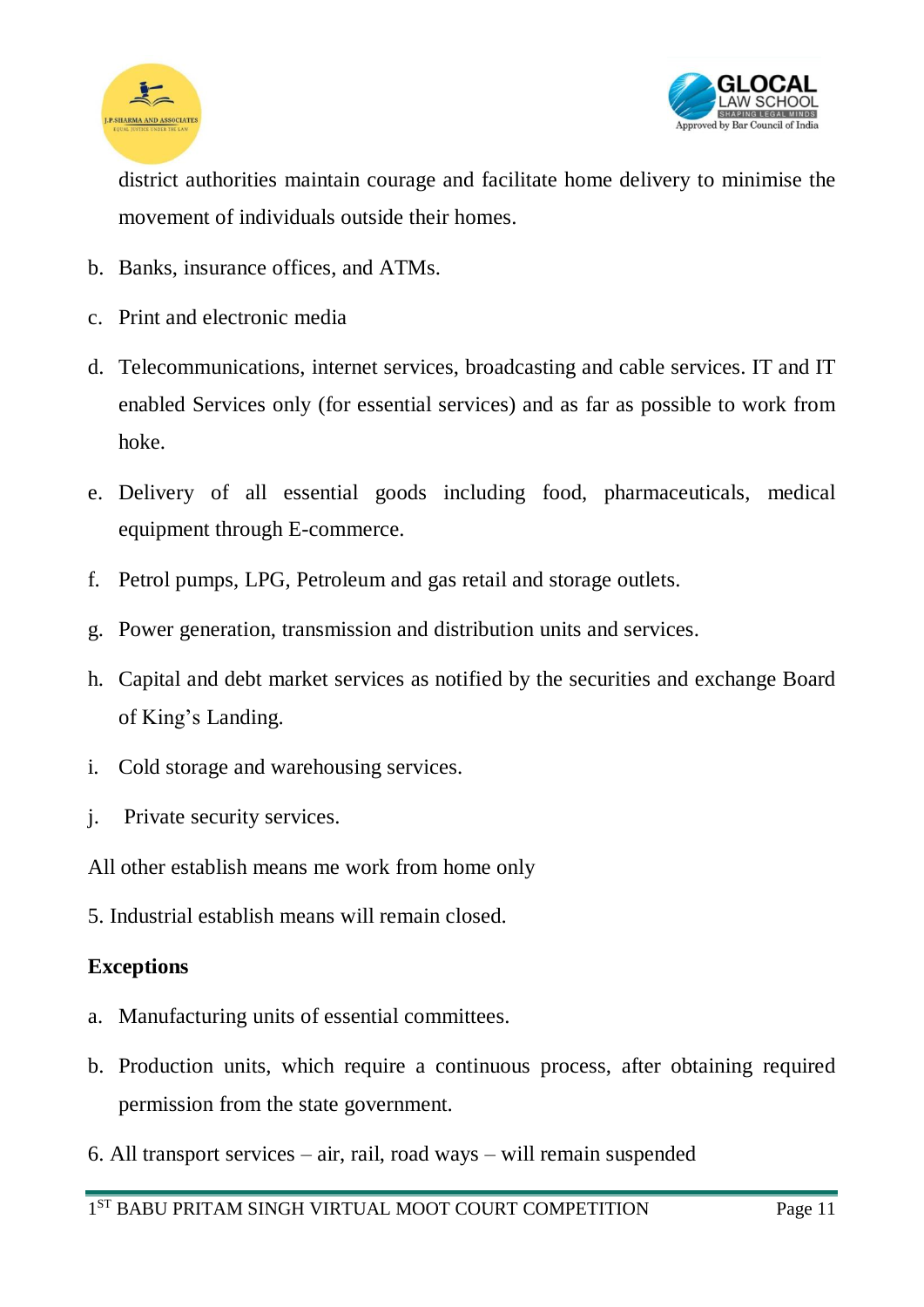



#### Exceptions.

- a. Transportation for essential goods only.
- b. Fire, law and order and emergency services
- 7. Hospitality services to remain suspended.

#### **Exceptions**

- a. Hotels, homestays, lodges and hotels, which are accommodating tourist and persons stranded due to lock down, medical and emergency staff, air and sea group.
- b. Establishments used/ remarked for quarantine facilities.
- 8. All educational, training, research, coaching institutions etc. Shall remain closed.

9. All places of worship shall be close for public. No religious congression will be permitted, without any exception.

10. All social/political//entertainment/academic/Cultural/Religious functions/Gathering shall be barred.

11. In case of funerals, congression of not more than 20 persons will be permitted.

12. All persons who have arrived into King's Landing after 15. 02. 2020, and all such persons who had been directed by healthcare personnel to remain under strict home/institutional quarantine for a period as decided by local health authorities, failing which they will be liable to legal action under section 188 of the KLPC.

13.Wherever exceptions to above containment measures have been allowed, the organisation/employers must ensure necessary precautions taken against Covid-19 Virus, as well as social distancing measures, as advised by the health department from time to time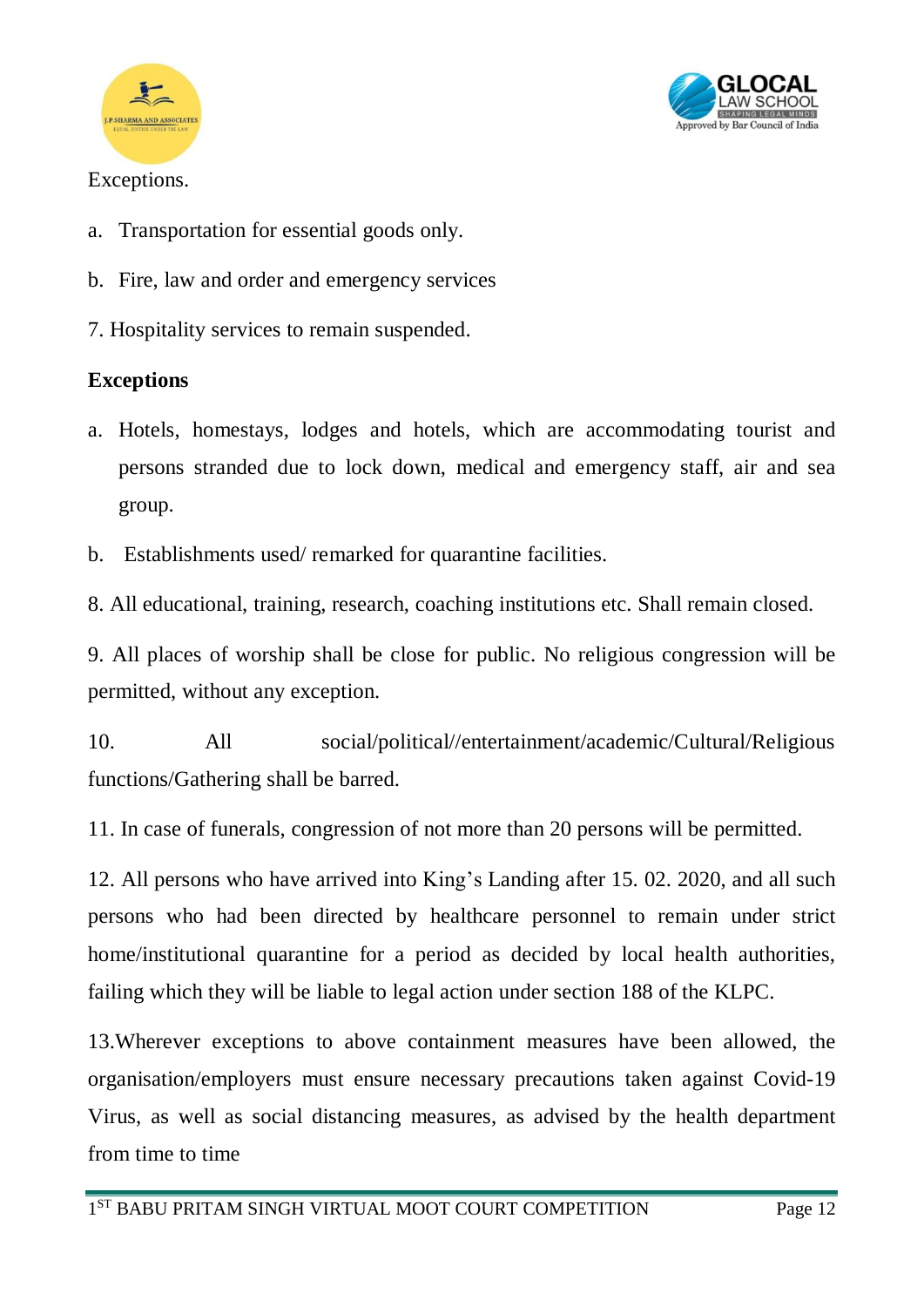



14. In order to implement these containment measures, the district magistrate will deploy executive magistrate as incident commanders in their respective local jurisdiction. The incident commander will be responsible for the overall implementation of these measures in their respective jurisdictions. All other line department officials in the specified area will walk under directions of such incident commander. The incident commander will issue passes for enabling ascension movements as explained.

15. All enforcing authorities to know that the strict restrictions fundamentally relate to movement of people, but not to that of essential goods.

16.The incident commanders will in particular ensure that all efforts for mobilisation of resources, workers and material for argumentation and expansion of hospital infrastructure shall continue without any hindrance.

17. Any person violating these containment measures will be liable to proceeded against as per the provisions of section 51 to 60 of the Disaster Management Act, 2005, besides legal action under section 188 of the KLPC (as per appendix)

18. The above containment measures will remain in force, in all parts of the country, for a period of 21 days with effect from 25. 03. 2020

#### **Union Home Secretary**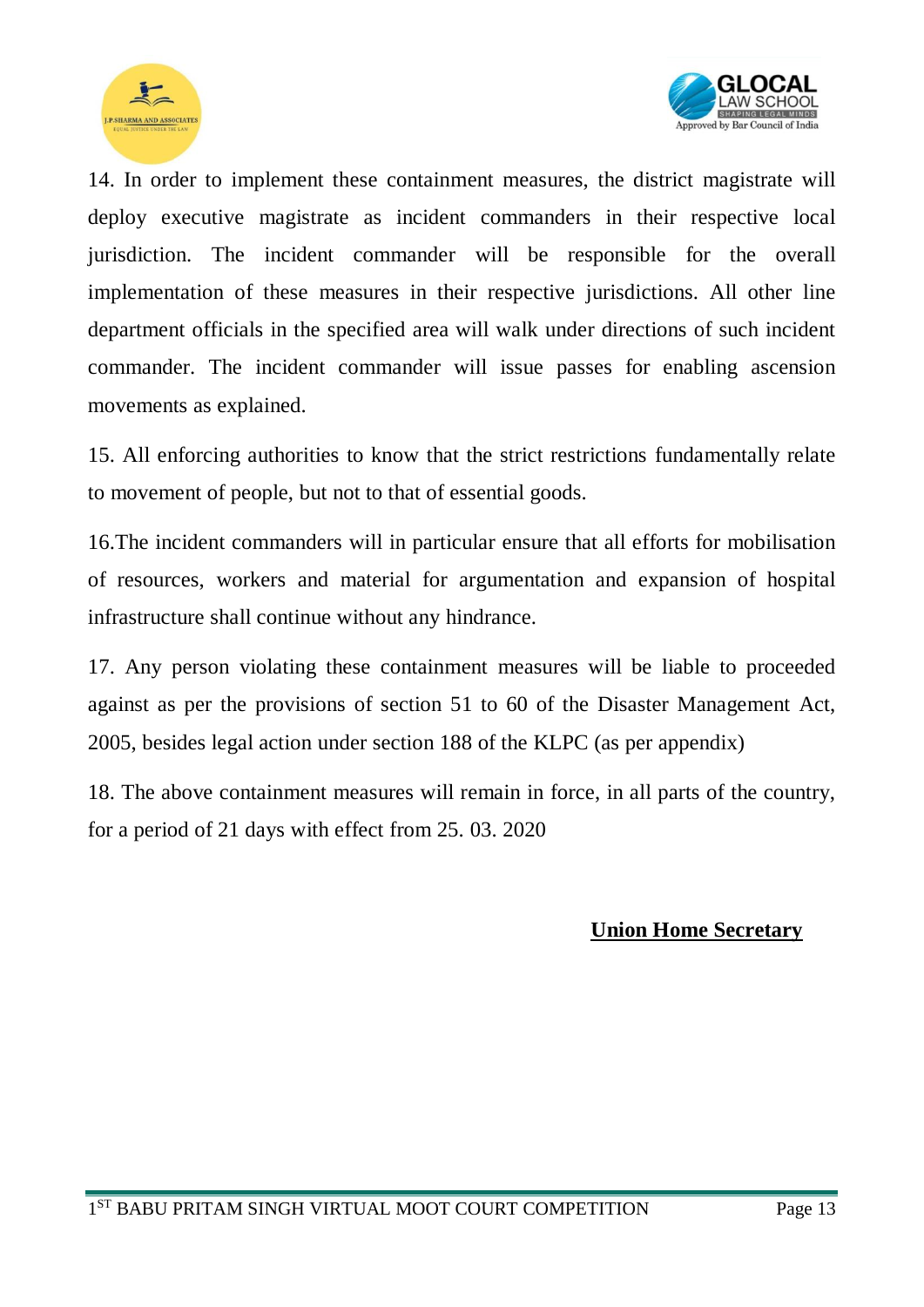



### **ANNEXURE-B**

# **THE CASTERLY ROCK TEMPORARY EXEMPTION FROM CERTAIN LABOUR LAWS ORDINANCE, 2020**

(Promulgated by The Governor In The Seventy First Year OF The Republic Of King's Landing)

#### **AN ORDINANCE**

To exempt factories and other manufacturing establishments application of certain labour laws for a period three years.

WHEREAS the state legislature is not session the Governor is satisfied that circumstances exists which render it necessary for him to take immediate action; NOW, THEREFORE, in exercise of the powers conferred by clause (1) of Article 213 of the Constitution of King's Landing, Governor is pleased to promulgate the following Ordinance: -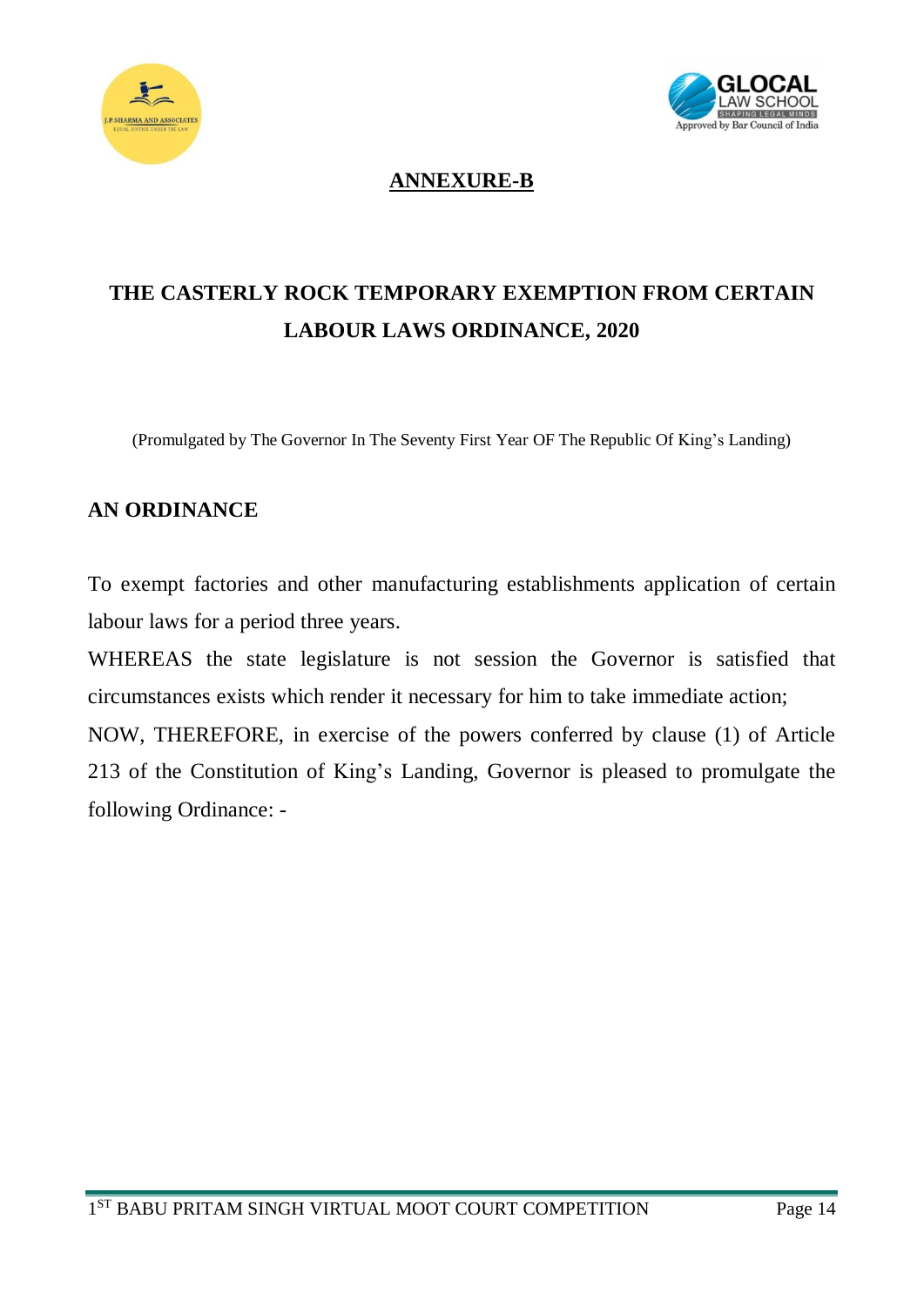



# **CHAPTER-I**

# **PRELIMINARY**

# **1. SHORT TITLE, EXTENT AND COMMENCEMENT**

(1)This Ordinance may be called the Casterly Rock Temporary Exemption from Certain Labour Laws Ordinance, 2020

(2) It extends to the whole of Casterly Rock.

(3) This Ordinance shall come into force on the date of its publication in the Gazette.

# **2. DEFINITIONS**

In this Ordinance, unless the context otherwise requires:-

(a) **"Factory"** means any premises defines as factory in section 2(m) of the Factories Act, 1948.

(b) **"Manufacturing"** means the process as defined manufacturing process under Section 2 (k) of the Factories Act.

(c) **"Minimum wage"** means the wage prescribed by State Government.

(d) **"Wages"** means all remunerations defined as wages in Section 2 (h) of the Minimum Wages Act, 1948.

(e) **"workers"** means a person defined as worker in section 2(l) of the Factories Act, 1948.

# **CHAPTER- II**

# **TEMPORARY EXEMPTION AND CONDITIONS THEREOF**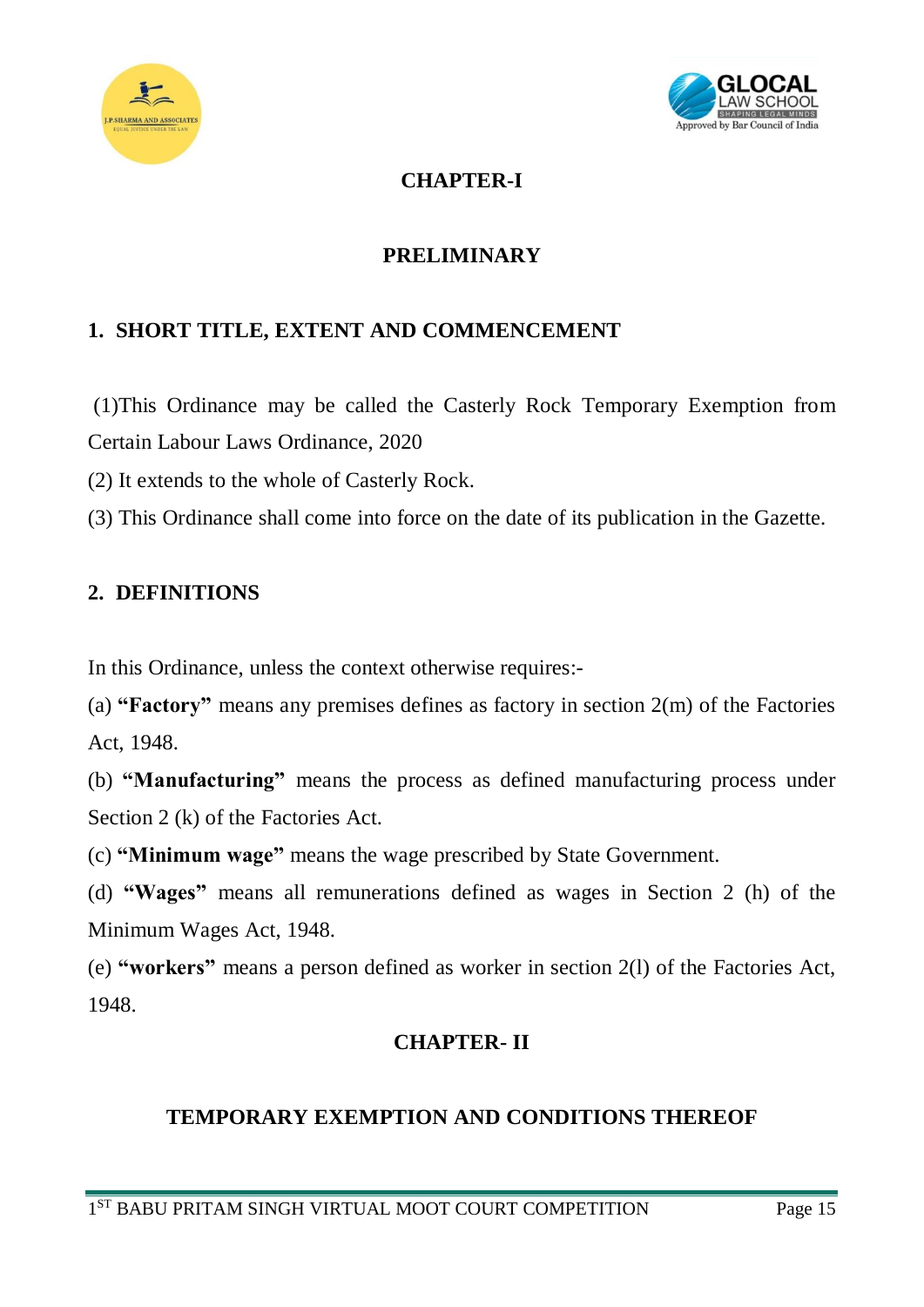



### **3. TEMPORARY EXEMPTION**

All factories and establishments engaged in manufacturing process shall be exempted from the operation of all Labour Laws for a period of three years, subject to the fulfilment of the following conditions:

(a) The name and details of all employed workers shall be entered electronically on attendance register prescribed in section-62 of the Factories Act, 1948.

(b) No workers shall be paid less than minimum wages as prescribed by Casterly Rock Government.

(c) The wages to the workers shall be paid within the time limit prescribed under section- 5 of Payment of Wages Act, 1936.

(d) The wages to workers shall be paid only in their bank accounts.

(e) The provisions of Factories Act, 1948 and Building and Other Construction Workers (Regulation of Employment and Conditions of Service) Act, 1996relating to safety and security of the workers shall remain applicable.

(f) The workers shall not be allowed or required to work for more than eleven hours per day and the spread over of the work shall not be more than twelve hours per day.

(g) For any death or disability due to accident arising out of and in the course of employment compensations shall be paid in accordance with Employees Compensation Act, 1923.

(h) The provisions of the various labour laws relating to the employment of children and women shall remain applicable.

(i) The provisions of Bonded Labour System (Abolition)Act, 1976 shall remain applicable.

# **4. CONSEQUENCES FOR THE BREACH OF CONDITIONS OF EXEMPTIONS**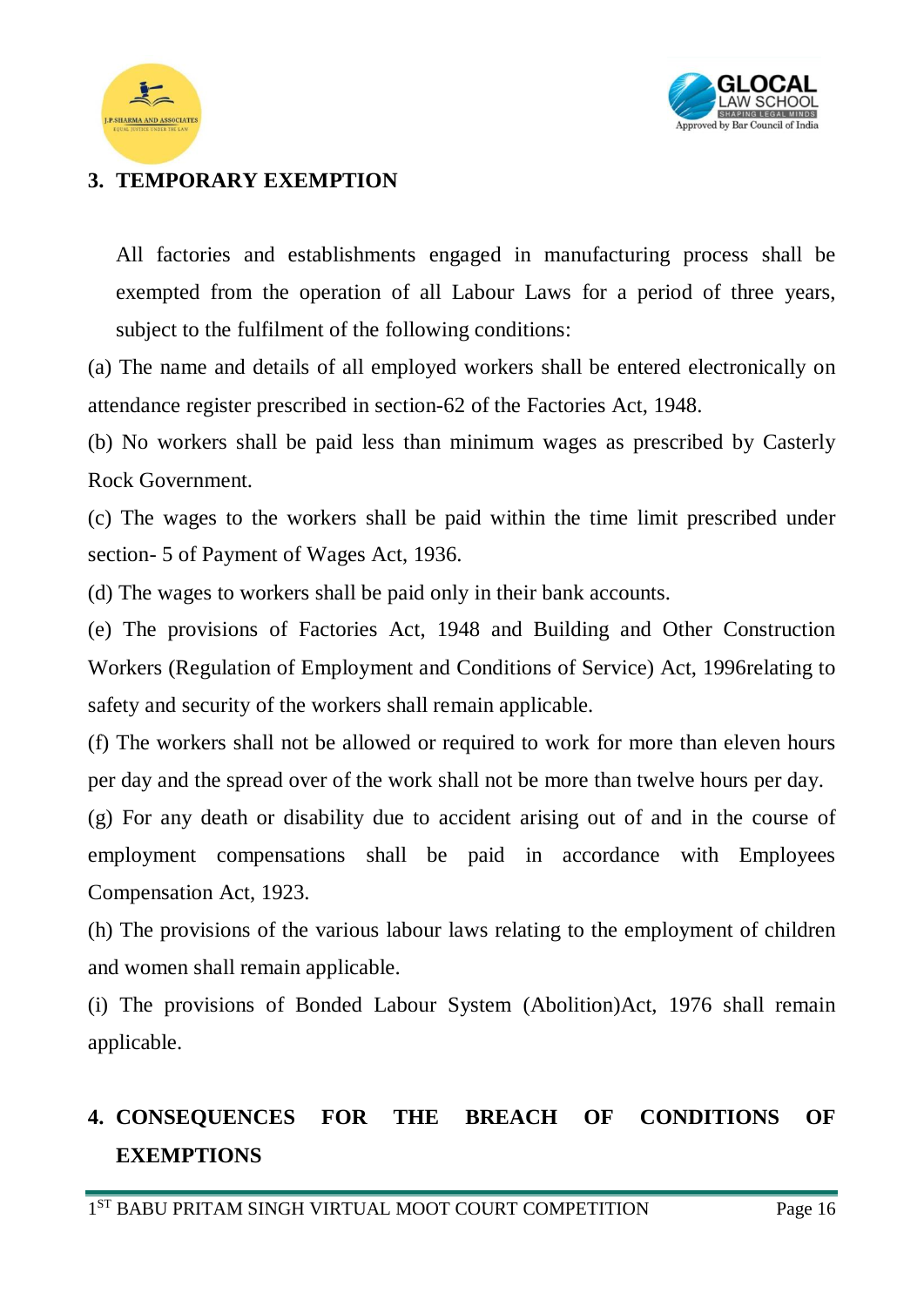



For any breach of the conditions provided in section-3action will be taken in accordance with the provisions of existing relevant Acts.

# **CHAPTER – IV**

# **MISSCELLANEOUS**

### **5. POWER TO MAKE RULES**

The State Government may, by notification, make rules for carrying out the purposes of this Ordinance.

### **6. POWER TO REMOVE DIFFICULTIES**

(1) If any difficulty arises in giving effect to the provision of this Ordinance, the State Government may, by notification, make such provisions, not in consistent with the provisions of this ordinance as appear to be necessary or expedient for removing the difficulty.

(2) Every order made under sub-section (1) shall be laid as soon as may be, before both Houses of the State Legislature.

### **7. REPEAL AND SAVINGS**

Notwithstanding anything contained in this Ordinance, the previous operations of various Labour Laws shall not be affected.